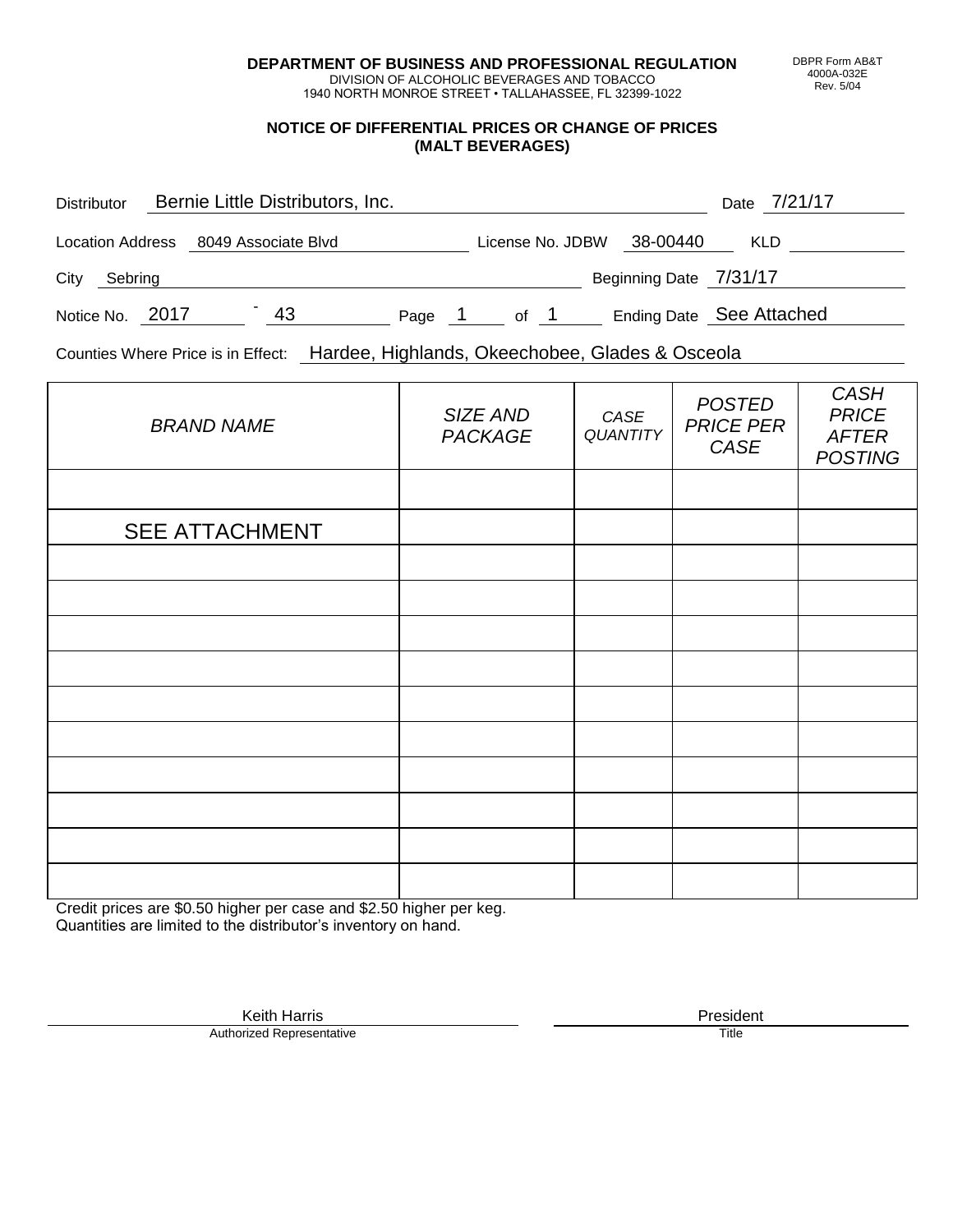|                                                                                                    |                                              |                      |                      | Posted         | Frontline      |                 |                |                          |
|----------------------------------------------------------------------------------------------------|----------------------------------------------|----------------------|----------------------|----------------|----------------|-----------------|----------------|--------------------------|
| <b>Brands</b><br>Bud, Bud Lt                                                                       | Package<br>24/8oz Can                        | Start<br>06/26/17    | Stop<br>08/06/17     | Price<br>12.30 | Price<br>13.25 | Oty<br>$5-19$   | Premise<br>Off | Comment                  |
| Bud, Bud Lt                                                                                        | 24/8oz Can                                   | 06/26/17             | 08/06/17             | 11.40          | 13.25          | $20+$           | Off            |                          |
| Bud & Bud Lt                                                                                       | 24/8oz Can 2/12                              | 06/26/17             | 08/06/17             | 13.10          | 13.60          | $5-19$          | Off            |                          |
| Bud & Bud Lt                                                                                       | 24/8oz Can 2/12                              | 06/26/17             | 08/06/17             | 12.20          | 13.60          | $20+$           | Off            |                          |
| Michelob Ultra                                                                                     | 24/8oz Can 2/12                              | 06/26/17             | 08/06/17             | 13.50          | 14.45          | $5-19$          | Off            |                          |
| Michelob Ultra                                                                                     | 24/8oz Can 2/12                              | 06/26/17             | 08/06/17             | 12.20          | 14.45          | $20+$           | Off            |                          |
| Michelob Ultra                                                                                     | 24/8oz Can                                   | 06/26/17             | 08/06/17             | 12.70          | 14.35          | $5-19$          | Off            |                          |
| Michelob Ultra<br>Brands & Packages above may be mixed and matched to achieve qty                  | 24/8oz Can                                   | 06/26/17             | 08/06/17             | 11.40          | 14.35          | $20+$           | Off            |                          |
| Bud, Bud Lt                                                                                        | 24/8oz Can                                   | 08/07/17             | 08/20/17             | 12.30          | 13.25          | $5-19$          | Off            |                          |
| Bud, Bud Lt                                                                                        | 24/8oz Can                                   | 08/07/17             | 08/20/17             | 11.40          | 13.25          | $20+$           | Off            |                          |
| Bud & Bud Lt                                                                                       | 24/8oz Can 2/12                              | 08/07/17             | 08/20/17             | 13.10          | 13.60          | $5-9$           | Off            |                          |
| Bud & Bud Lt                                                                                       | 24/8oz Can 2/12                              | 08/07/17             | 08/20/17             | 11.70          | 13.60          | $10+$           | Off            |                          |
| Michelob Ultra                                                                                     | 24/8oz Can 2/12                              | 08/07/17             | 08/20/17             | 13.50          | 14.45          | $5-9$           | Off            |                          |
| Michelob Ultra                                                                                     | 24/8oz Can 2/12                              | 08/07/17             | 08/20/17             | 11.70          | 14.45          | $10+$           | Off            |                          |
| Michelob Ultra                                                                                     | 24/8oz Can                                   | 08/07/17             | 08/20/17             | 12.70          | 14.35          | $5-19$          | Off            |                          |
| Michelob Ultra<br>Brands & Packages above may be mixed and matched to achieve qty                  | 24/8oz Can                                   | 08/07/17             | 08/20/17             | 11.40          | 14.35          | $20+$           | Off            |                          |
|                                                                                                    |                                              |                      |                      |                |                |                 |                |                          |
| Bud, Bud Lt<br>Bud, Bud Lt                                                                         | 24/8oz Can<br>24/8oz Can                     | 08/21/17<br>08/21/17 | 10/01/17<br>10/01/17 | 12.30<br>11.40 | 13.25<br>13.25 | $5-19$<br>$20+$ | Off<br>Off     |                          |
| Bud & Bud Lt                                                                                       | 24/8oz Can 2/12                              | 08/21/17             | 10/01/17             | 13.10          | 13.60          | $5-19$          | Off            |                          |
| Bud & Bud Lt                                                                                       | 24/8oz Can 2/12                              | 08/21/17             | 10/01/17             | 12.20          | 13.60          | $20+$           | Off            |                          |
| Michelob Ultra                                                                                     | 24/8oz Can 2/12                              | 08/21/17             | 10/01/17             | 13.50          | 14.45          | $5-19$          | Off            |                          |
| Michelob Ultra                                                                                     | 24/8oz Can 2/12                              | 08/21/17             | 10/01/17             | 12.20          | 14.45          | $20+$           | Off            |                          |
| Michelob Ultra                                                                                     | 24/8oz Can                                   | 08/21/17             | 10/01/17             | 12.70          | 14.35          | $5-19$          | Off            |                          |
| Michelob Ultra                                                                                     | 24/8oz Can                                   | 08/21/17             | 10/01/17             | 11.40          | 14.35          | $20+$           | Off            |                          |
| Brands & Packages above may be mixed and matched to achieve qty                                    |                                              |                      |                      |                |                |                 |                |                          |
| Bud, Bud Lt, Select, Select 55                                                                     | 24/12oz Can/LNR 4/6                          | 07/03/17             | 09/30/17             | 21.60          | 23.80          | $10+$           | Off            |                          |
| Michelob, Michelob Lt, Michelob Amberbock                                                          | 24/12oz LNNR 4/6                             | 07/03/17             | 09/30/17             | 21.60          | 24.55          | $10+$           | Off            |                          |
| Land Shark                                                                                         | 24/12oz LNNR 4/6                             | 07/03/17             | 09/30/17             | 21.60          | 24.55          | $10 - 111$      | Off            |                          |
| Land Shark<br>Brands & Packages above may be mixed and matched to achieve qty                      | 24/12oz LNNR 4/6                             | 07/03/17             | 09/30/17             | 20.25          | 24.55          | $112+$          | Off            |                          |
|                                                                                                    |                                              |                      |                      |                |                |                 |                |                          |
| Bud, Bud Lt<br>Brands & Packages above may be mixed and matched to achieve qty                     | 24/16oz Can 6/4                              | 09/12/16             | 09/30/17             | 22.65          | 25.65          | $5+$            | On & Off       |                          |
|                                                                                                    |                                              |                      |                      |                |                |                 |                |                          |
| Bud, Bud Lt                                                                                        | 24/16oz Can 3/8                              | 07/10/17             | 07/23/17             | 19.45          | 25.20          | $25+$           | Off            |                          |
| Michelob Ultra                                                                                     | 24/16oz Can 3/8                              | 07/10/17             | 07/23/17             | 19.45          | 27.10          | $25+$           | Off            |                          |
| Brands & Packages above may be mixed and matched to achieve qty                                    |                                              |                      |                      |                |                |                 |                |                          |
| Bud, Bud Lt                                                                                        | 24/16oz Can 3/8                              | 09/04/17             | 09/17/17             | 19.45          | 25.20          | $25+$           | Off            |                          |
| Michelob Ultra                                                                                     | 24/16oz Can 3/8                              | 09/04/17             | 09/17/17             | 19.45          | 27.10          | $25+$           | Off            |                          |
| Brands & Packages above may be mixed and matched to achieve qty                                    |                                              |                      |                      |                |                |                 |                |                          |
| Bud, Bud Lt                                                                                        | 24/16oz Can                                  | 09/12/16             | 09/30/17             | 20.90          | 27.60          | $30+$           | Off            |                          |
| Brands & Packages above may be mixed and matched to achieve qty                                    |                                              |                      |                      |                |                |                 |                |                          |
| Bud, Bud Lt, Select & Select 55                                                                    | 18pk/12oz Can & LNNR                         | 07/17/17             | 08/06/17             | 14.80          | 16.90          | $20+$           | Off            | <b>New Stop Date</b>     |
|                                                                                                    |                                              |                      |                      |                |                |                 |                |                          |
| Bud, Bud Lt, Select & Select 55<br>Bud, Bud Lt, Select & Select 55                                 | 18pk/12oz Can & LNNR<br>18pk/12oz Can & LNNR | 08/07/17<br>08/07/17 | 08/20/17<br>08/20/17 | 14.80<br>13.95 | 16.90<br>16.90 | 20-39<br>$40+$  | Off<br>Off     | <b>New</b><br><b>New</b> |
|                                                                                                    |                                              |                      |                      |                |                |                 |                |                          |
| Bud, Bud Lt, Select & Select 55                                                                    | 18pk/12oz Can & LNNR                         | 08/21/17             | 09/10/17             | 14.80          | 16.90          | $20+$           | Off            | <b>New</b>               |
| Brands & Packages above may be mixed and matched to achieve qty                                    |                                              |                      |                      |                |                |                 |                |                          |
| Bud, Bud Lt, Select & Select 55                                                                    | 24/12oz LNNR 2/12                            | 09/12/16             | 09/30/17             | 21.55          | 22.50          | $10+$           | On             |                          |
| Brands & Packages above may be mixed and matched to achieve qty                                    |                                              |                      |                      |                |                |                 |                |                          |
|                                                                                                    |                                              |                      |                      |                |                |                 |                |                          |
| Bud, Bud Lt, Select & Select 55                                                                    | 24/12oz Can & LNNR 2/12                      | 07/05/17             | 08/27/17             | 21.55          | 22.50          | $10+$           | Off            |                          |
| Brands & Packages above may be mixed and matched to achieve qty                                    |                                              |                      |                      |                |                |                 |                |                          |
| Bud, Bud Lt, Select & Select 55                                                                    | 24/12oz Can & LNNR 2/12                      | 08/28/17             | 09/03/17             | 21.55          | 22.50          | 10-49           | Off            |                          |
| Bud, Bud Lt, Select & Select 55<br>Brands & Packages above may be mixed and matched to achieve qty | 24/12oz Can & LNNR 2/12                      | 08/28/17             | 09/03/17             | 17.80          | 22.50          | $50+$           | Off            |                          |
|                                                                                                    |                                              |                      |                      |                |                |                 |                |                          |
| Bud, Bud Lt, Select & Select 55<br>Brands & Packages above may be mixed and matched to achieve qty | 24/12oz Can & LNNR 2/12                      | 09/04/17             | 09/10/17             | 21.55          | 22.50          | $10+$           | Off            |                          |
|                                                                                                    |                                              |                      |                      |                |                |                 |                |                          |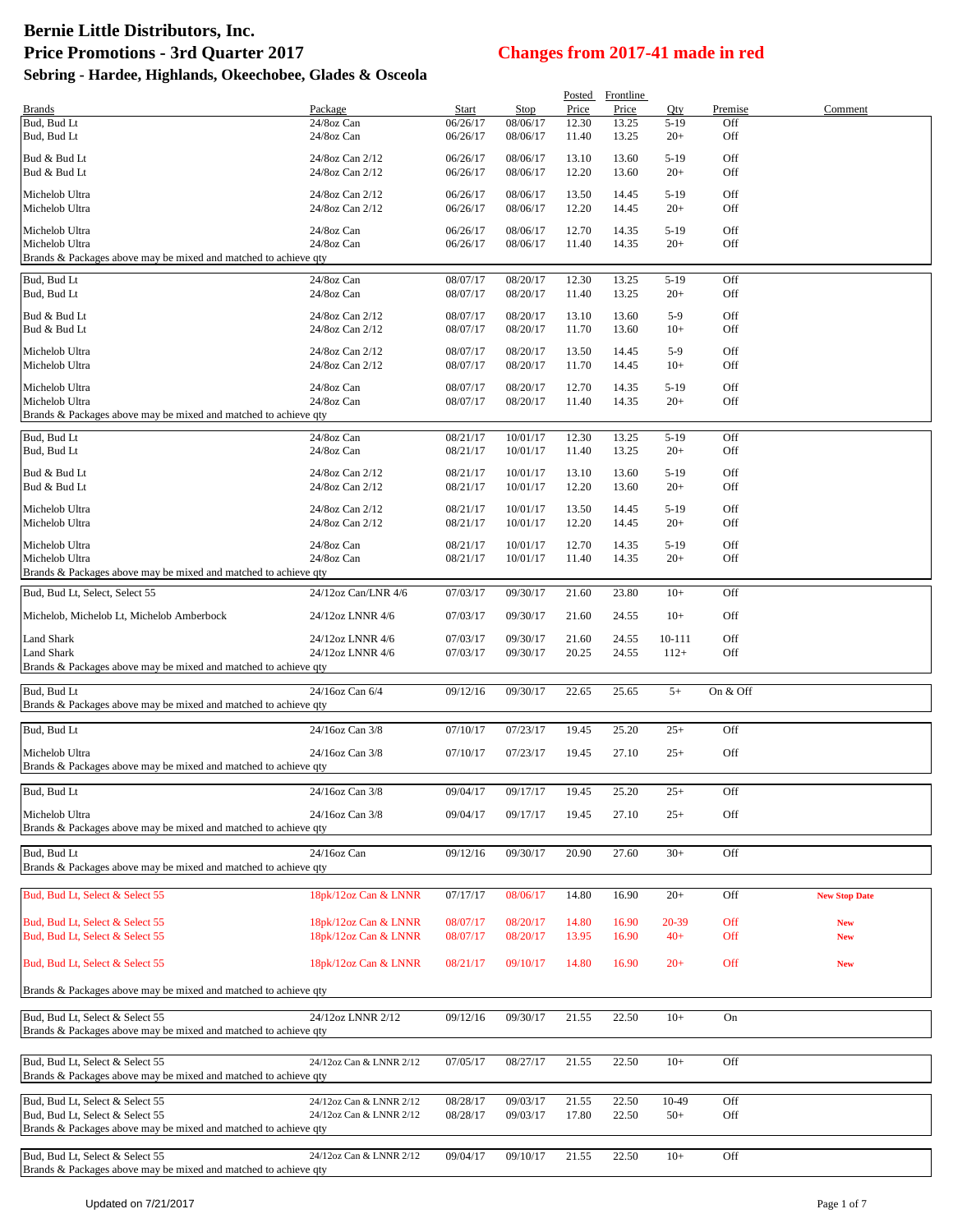|                                                                               |                        |                      |          | Posted         | <b>Frontline</b> |           |            |         |
|-------------------------------------------------------------------------------|------------------------|----------------------|----------|----------------|------------------|-----------|------------|---------|
| <b>Brands</b>                                                                 | Package                | Start                | Stop     | Price          | Price            | Qty       | Premise    | Comment |
| Bud, Bud Lt, Select & Select 55                                               | 24/12oz Can            | 07/03/17             | 07/23/17 | 20.75          | 22.60            | $10 - 44$ | Off        |         |
| Bud, Bud Lt, Select & Select 55                                               | $24/12$ oz Can         | 07/03/17             | 07/23/17 | 19.75          | 22.60            | $45 - 97$ | Off        |         |
| Bud, Bud Lt, Select & Select 55                                               | $24/12$ oz Can         | 07/03/17             | 07/23/17 | 17.75          | 22.60            | $98+$     | Off        |         |
|                                                                               |                        |                      |          |                |                  |           |            |         |
| Bud, Bud Lt,                                                                  | 24/12oz LNNR           | 07/03/17             | 07/23/17 | 20.75          | 22.60            | $10 - 44$ | Off        |         |
| Bud, Bud Lt,<br>Bud, Bud Lt,                                                  | 24/12oz LNNR           | 07/03/17<br>07/03/17 | 07/23/17 | 19.75<br>17.75 | 22.60            | $45 - 97$ | Off        |         |
|                                                                               | 24/12oz LNNR           |                      | 07/23/17 |                | 22.60            | $98+$     | Off        |         |
| <b>Bud Light Lime</b>                                                         | 24/12oz LNNR/Can       | 07/03/17             | 07/23/17 | 22.20          | 24.10            | $10 - 44$ | Off        |         |
| <b>Bud Light Lime</b>                                                         | 24/12oz LNNR/Can       | 07/03/17             | 07/23/17 | 19.75          | 24.10            | $45+$     | Off        |         |
|                                                                               |                        |                      |          |                |                  |           |            |         |
| Michelob Ultra                                                                | 24/12oz Can & LNNR     | 07/03/17             | 07/23/17 | 22.20          | 24.10            | 10-44     | Off        |         |
| Michelob Ultra                                                                | 24/12oz Can & LNNR     | 07/03/17             | 07/23/17 | 20.70          | 24.10            | $45+$     | Off        |         |
| Brands & Packages above may be mixed and matched to achieve qty               |                        |                      |          |                |                  |           |            |         |
|                                                                               |                        |                      |          |                |                  |           |            |         |
| Bud, Bud Lt, Select & Select 55                                               | 24/12oz Can            | 07/24/17             | 09/30/17 | 20.75          | 22.60            | 10-44     | Off        |         |
| Bud, Bud Lt, Select & Select 55                                               | 24/12oz Can            | 07/24/17             | 09/30/17 | 19.75          | 22.60            | $45+$     | Off        |         |
|                                                                               |                        |                      |          |                |                  |           |            |         |
| Bud, Bud Lt,                                                                  | 24/12oz LNNR           | 07/24/17             | 09/30/17 | 20.75          | 22.60            | 10-44     | Off        |         |
| Bud, Bud Lt,                                                                  | 24/12oz LNNR           | 07/24/17             | 09/30/17 | 19.75          | 22.60            | $45+$     | Off        |         |
|                                                                               |                        |                      |          |                |                  |           |            |         |
| <b>Bud Light Lime</b>                                                         | 24/12oz LNNR/Can       | 07/24/17             | 09/30/17 | 22.20          | 24.10            | 10-44     | Off        |         |
| <b>Bud Light Lime</b>                                                         | 24/12oz LNNR/Can       | 07/24/17             | 09/30/17 | 19.75          | 24.10            | $45+$     | Off        |         |
|                                                                               |                        |                      |          |                |                  |           |            |         |
| Michelob Ultra<br>Michelob Ultra                                              | 24/12oz Can & LNNR     | 07/24/17             | 09/30/17 | 22.20          | 24.10            | $10 - 44$ | Off<br>Off |         |
| Brands & Packages above may be mixed and matched to achieve qty               | 24/12oz Can & LNNR     | 07/24/17             | 09/30/17 | 20.70          | 24.10            | $45+$     |            |         |
|                                                                               |                        |                      |          |                |                  |           |            |         |
| Bud, Bud Lt                                                                   | 24/16oz CALNR          | 09/12/16             | 09/30/17 | 24.85          | 28.50            | $98+$     | Off        |         |
| Brands & Packages above may be mixed and matched to achieve qty               |                        |                      |          |                |                  |           |            |         |
|                                                                               |                        |                      |          |                |                  |           |            |         |
| Bud, Bud Lt                                                                   | 20/16oz CALNR          | 05/22/17             | 09/30/17 | 17.95          | 23.00            | 22-65     | Off        |         |
| Bud, Bud Lt                                                                   | 20/16oz CALNR          | 05/22/17             | 09/30/17 | 17.45          | 23.00            | $66+$     | Off        |         |
| Brands & Packages above may be mixed and matched to achieve qty               |                        |                      |          |                |                  |           |            |         |
| Bud, Bud Light                                                                | 24/16oz ALNR/CALNR     | 04/03/17             | 09/30/17 | 21.55          | 28.50            | $144+$    | On         |         |
|                                                                               |                        |                      |          |                |                  |           |            |         |
| Bud, Bud Light Sports/Holiday CALNR                                           | 24/16oz CALNR          | 04/03/17             | 09/30/17 | 21.55          | 28.50            | $144+$    | On         |         |
|                                                                               |                        |                      |          |                |                  |           |            |         |
| Brands & Packages above may be mixed and matched to achieve qty               |                        |                      |          |                |                  |           |            |         |
| Oculto                                                                        | 24/12oz LNNR 2/12      | 09/12/16             | 09/30/17 | 26.65          | 29.90            | $20+$     | Off        |         |
|                                                                               |                        |                      |          |                |                  |           |            |         |
| Michelob Ultra & Light                                                        | 18/12oz LNNR/Cans      | 05/29/17             | 07/30/17 | 16.95          | 18.45            | $5 - 59$  | Off        |         |
| Michelob Ultra & Light                                                        | 18/12oz LNNR/Cans      | 05/29/17             | 07/30/17 | 15.85          | 18.45            | $60+$     | Off        |         |
| BL Lime, Platinum, Black Crown                                                | 18/12oz LNNR/Cans      | 05/29/17             | 07/30/17 | 14.99          | 18.45            | $1+$      | Off        |         |
| Brands & Packages above may be mixed and matched to achieve qty               |                        |                      |          |                |                  |           |            |         |
|                                                                               |                        |                      |          |                |                  |           |            |         |
| BL Lime, Platinum, Black Crown, Mich Lt & Ultra                               | 18/12oz LNNR/Cans      | 07/31/17             | 09/30/17 | 16.95          | 18.45            | $5 - 59$  | Off        |         |
| BL Lime, Platinum, Black Crown, Mich Lt & Ultra                               | 18/12oz LNNR/Cans      | 07/31/17             | 09/30/17 | 15.85          | 18.45            | $60+$     | Off        |         |
| Brands & Packages above may be mixed and matched to achieve qty               |                        |                      |          |                |                  |           |            |         |
| Mich, Mic Lt, Ultra, Ultra Amber, Amberbock & Ultra Lime                      |                        |                      |          |                |                  |           |            |         |
| Cactus                                                                        | 24/12oz Can/LNNR 2/12  | 07/05/17             | 09/30/17 | 23.90          | 24.85            | $5+$      | Off        |         |
| Michelob Ultra                                                                | 24/16oz CALNR 3/8      | 07/05/17             | 09/30/17 | 35.85          | 37.25            | $5+$      | Off        |         |
| Brands & Packages above may be mixed and matched to achieve qty               |                        |                      |          |                |                  |           |            |         |
|                                                                               |                        |                      |          |                |                  |           |            |         |
| BL Lime, Platinum, Black Crown & Landshark                                    | 24/12oz LNNR 2/12      | 09/12/16             | 09/30/17 | 20.45          | 24.10            | $10+$     | ON         |         |
| BL Lime. Platinum & Landshark                                                 | 24/12oz Cans 2/12      | 09/12/16             | 09/30/17 | 20.45          | 24.10            | $10+$     | ON         |         |
| Brands & Packages above may be mixed and matched to achieve qty               |                        |                      |          |                |                  |           |            |         |
| BL Lime, Platinum & Black Crown                                               | 24/12oz Cans/LNNR 2/12 | 07/05/17             | 07/30/17 | 23.15          | 24.10            | $1+$      | Off        |         |
|                                                                               |                        |                      |          |                |                  |           |            |         |
| BLL Rita Family (Lime, Straw, Mango, Raz, Orange, Grape, Peach &              |                        |                      |          |                |                  |           |            |         |
| Seasonal)<br>BLL Rita Family (Lime, Straw, Mango, Raz, Orange, Grape, Peach & | 24/8oz Can 2/12        | 07/05/17             | 07/30/17 | 23.15          | 24.10            | $1-6$     | Off        |         |
| Seasonal)                                                                     | 24/8oz Can 2/12        | 07/05/17             | 07/30/17 | 21.30          | 24.10            | $7+$      | Off        |         |
| Brands & Packages above may be mixed and matched to achieve qty               |                        |                      |          |                |                  |           |            |         |
|                                                                               |                        |                      |          |                |                  |           |            |         |
| BL Lime, Platinum & Black Crown                                               | 24/12oz Cans/LNNR 2/12 | 07/31/17             | 08/06/17 | 23.15          | 24.10            | $1+$      | Off        |         |
| BLL Rita Family (Lime, Straw, Mango, Raz, Orange, Grape, Peach &              |                        |                      |          |                |                  |           |            |         |
| Seasonal)                                                                     | 24/8oz Can 2/12        | 07/31/17             | 08/06/17 | 23.15          | 24.10            | $1-6$     | Off        |         |
| BLL Rita Family (Lime, Straw, Mango, Raz, Orange, Grape, Peach &              |                        |                      |          |                |                  |           |            |         |
| Seasonal)                                                                     | 24/8oz Can 2/12        | 07/31/17             | 08/06/17 | 21.30          | 24.10            | $7 - 13$  | Off        |         |
| BLL Rita Family (Lime, Straw, Mango, Raz, Orange, Grape, Peach &              |                        |                      |          |                |                  |           |            |         |
| Seasonal)                                                                     | 24/8oz Can 2/12        | 07/31/17             | 08/06/17 | 17.80          | 24.10            | $14+$     | Off        |         |
| Brands & Packages above may be mixed and matched to achieve qty               |                        |                      |          |                |                  |           |            |         |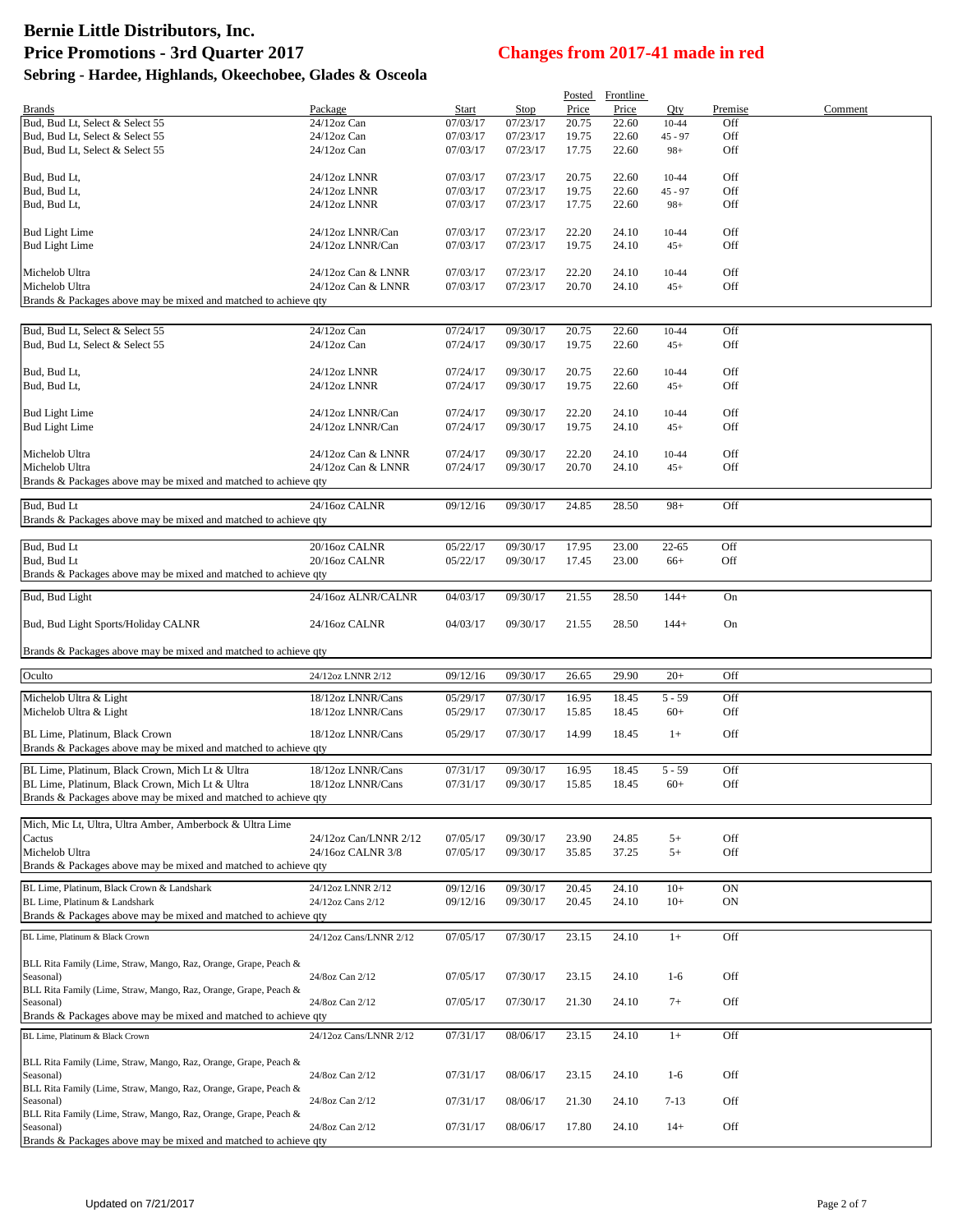# **Bernie Little Distributors, Inc. Price Promotions - 3rd Quarter 2017 Changes from 2017-41 made in red**

|                                                                                |                        |          |          | Posted | <b>Frontline</b> |            |         |         |  |
|--------------------------------------------------------------------------------|------------------------|----------|----------|--------|------------------|------------|---------|---------|--|
| <b>Brands</b>                                                                  | Package                | Start    | Stop     | Price  | Price            | Qty        | Premise | Comment |  |
| BL Lime. Platinum & Black Crown                                                | 24/12oz Cans/LNNR 2/12 | 08/07/17 | 09/30/17 | 23.15  | 24.10            | $1+$       | Off     |         |  |
|                                                                                |                        |          |          |        |                  |            |         |         |  |
| BLL Rita Family (Lime, Straw, Mango, Raz, Orange, Grape, Peach &               |                        |          |          |        |                  |            |         |         |  |
| Seasonal)                                                                      | 24/8oz Can 2/12        | 08/07/17 | 09/30/17 | 23.15  | 24.10            | $1-6$      | Off     |         |  |
| BLL Rita Family (Lime, Straw, Mango, Raz, Orange, Grape, Peach &               |                        |          |          |        |                  |            |         |         |  |
| Seasonal)                                                                      | 24/8oz Can 2/12        | 08/07/17 | 09/30/17 | 21.30  | 24.10            | $7+$       | Off     |         |  |
| Brands & Packages above may be mixed and matched to achieve qty                |                        |          |          |        |                  |            |         |         |  |
| Bud Light Lime, Platinum & Black Crown                                         |                        | 05/08/17 | 07/02/17 | 21.60  | 24.55            | $10+$      | Off     |         |  |
| Brands & Packages above may be mixed and matched to achieve qty                | 24/12oz LNNR 4/6       |          |          |        |                  |            |         |         |  |
|                                                                                |                        |          |          |        |                  |            |         |         |  |
| Bud Light Lime, Platinum & Black Crown                                         | 24/12oz LNNR 4/6       | 07/17/17 | 07/22/17 | 15.50  | 24.55            | $10+$      | Off     |         |  |
| Brands & Packages above may be mixed and matched to achieve qty                |                        |          |          |        |                  |            |         |         |  |
|                                                                                |                        |          |          |        |                  |            |         |         |  |
| Best Damn Root Beer, Cherry Cola & Cream Soda                                  | 24/12oz LNR 4/6        | 08/28/17 | 09/03/17 | 19.20  | 30.30            | $15+$      | Off     |         |  |
| Brands & Packages above may be mixed and matched to achieve qty                |                        |          |          |        |                  |            |         |         |  |
|                                                                                |                        |          |          |        |                  |            |         |         |  |
| Spiked Seltzer Variety                                                         | 24/12oz Can 2/12       | 06/26/17 | 07/23/17 | 24.50  | 28.50            | $5+$       | Off     |         |  |
|                                                                                |                        |          |          |        |                  |            |         |         |  |
| Spiked Seltzer Variety                                                         | 24/12oz Can 2/12       | 07/24/17 | 09/30/17 | 24.50  | 28.50            | $3+$       | Off     |         |  |
| Busch, Busch Lt, Nat Lt, Nat Ice & Rolling Rock                                | 24/12oz Can S/C        | 01/16/17 | 09/30/17 | 15.35  | 17.00            | 15-76      | Off     |         |  |
| Busch, Busch Lt, Nat Lt, Nat Ice & Rolling Rock                                | $24/12$ oz Can S/C     | 01/16/17 | 09/30/17 | 13.80  | 17.00            | $77+$      | Off     |         |  |
|                                                                                |                        |          |          |        |                  |            |         |         |  |
| Natty Daddy                                                                    | $24/12$ oz Can S/C     | 01/16/17 | 09/30/17 | 15.35  | 16.10            | $1 - 4$    | Off     |         |  |
|                                                                                | $24/12$ oz Can S/C     | 01/16/17 | 09/30/17 | 14.35  | 16.10            | 5-76       | Off     |         |  |
| Natty Daddy                                                                    |                        |          |          |        |                  |            | Off     |         |  |
| Natty Daddy<br>Brands & Packages above may be mixed and matched to achieve qty | $24/12$ oz Can S/C     | 01/16/17 | 09/30/17 | 13.80  | 16.10            | $77+$      |         |         |  |
|                                                                                |                        |          |          |        |                  |            |         |         |  |
|                                                                                |                        |          |          |        |                  |            |         |         |  |
| Busch, Busch Lt, Nat Lt, Nat Ice, Bud Ice, Rolling Rock &                      |                        |          |          |        |                  |            |         |         |  |
| <b>Busch Ice</b>                                                               | 18/12oz Cans/LNNR      | 04/17/17 | 09/30/17 | 9.35   | 12.40            | $40+$      | Off     |         |  |
| Brands & Packages above may be mixed and matched to achieve qty                |                        |          |          |        |                  |            |         |         |  |
| Bud Ice, King Cobra, Natty Daddy, Rolling Rock & High                          |                        |          |          |        |                  |            |         |         |  |
| Gravity                                                                        | 24/16oz Can 6/4        | 11/14/17 | 09/30/17 | 15.95  | 19.55            | $5+$       | Off     |         |  |
| Brands & Packages above may be mixed and matched to achieve qty                |                        |          |          |        |                  |            |         |         |  |
|                                                                                |                        |          |          |        |                  |            |         |         |  |
| Shock Top & Shock Top Sampler                                                  | 24/12oz LNNR           | 09/12/16 | 09/30/17 | 19.70  | 27.75            | $56+$      | Off     |         |  |
| Brands & Packages above may be mixed and matched to achieve qty                |                        |          |          |        |                  |            |         |         |  |
|                                                                                |                        |          |          |        |                  |            |         |         |  |
| Shock Top & Shock Top Lemon                                                    | $15/12$ oz Can         | 09/12/16 | 09/30/17 | 13.65  | 15.25            | $50+$      | Off     |         |  |
| Brands & Packages above may be mixed and matched to achieve qty                |                        |          |          |        |                  |            |         |         |  |
| Shock Top & Shock Top Lemon                                                    | 30/12oz Can 2/15       | 09/12/16 | 09/30/17 | 25.70  | 28.90            | $25+$      | Off     |         |  |
| Brands & Packages above may be mixed and matched to achieve qty                |                        |          |          |        |                  |            |         |         |  |
| Shock Top, Apple Wheat, Lemon, Pumpkin, Rasp, IPA, Winter Combo, Choc,         |                        |          |          |        |                  |            |         |         |  |
| Pretzel, Ginger, Ruby Red                                                      | 24/12oz LNNR 4/6       | 06/19/17 | 09/30/17 | 27.10  | 27.75            | $1-19$     | Off     |         |  |
| Shock Top, Apple Wheat, Lemon, Pumpkin, Rasp, IPA, Winter Combo, Choc,         |                        |          |          |        |                  |            |         |         |  |
| Pretzel, Ginger, Ruby Red                                                      | 24/12oz LNNR 4/6       | 06/19/17 | 09/30/17 | 26.10  | 27.75            | 20-55      | Off     |         |  |
| Shock Top, Apple Wheat, Lemon, Pumpkin, Rasp, IPA, Winter Combo, Choc,         |                        |          |          |        |                  |            |         |         |  |
| Pretzel, Ginger, Ruby Red                                                      | 24/12oz LNNR 4/6       | 06/19/17 | 09/30/17 | 25.10  | 27.75            | 56-111     | Off     |         |  |
| Shock Top, Apple Wheat, Lemon, Pumpkin, Rasp, IPA, Winter Combo, Choc,         |                        |          |          |        |                  |            |         |         |  |
| Pretzel, Ginger, Ruby Red                                                      | 24/12oz LNNR 4/6       | 06/19/17 | 09/30/17 | 24.10  | 27.75            | $112+$     | Off     |         |  |
| Brands & Packages above may be mixed and matched to achieve qty                |                        |          |          |        |                  |            |         |         |  |
| Wild Blue & Redbridge                                                          | 24/12oz LNNR 4/6       | 11/14/16 | 09/30/17 | 28.65  | 29.35            | $28+$      | Off     |         |  |
| Brands & Packages above may be mixed and matched to achieve qty                |                        |          |          |        |                  |            |         |         |  |
|                                                                                |                        |          |          |        |                  |            |         |         |  |
| Kirin Ichiban & Kirin Light                                                    | 24/12oz LNNR 4/6       | 11/14/16 | 09/30/17 | 23.50  | 27.75            | $10+$      | Off     |         |  |
| Brands & Packages above may be mixed and matched to achieve qty                |                        |          |          |        |                  |            |         |         |  |
|                                                                                |                        |          |          |        |                  |            |         |         |  |
| Becks, Lt, Dark, Oktob, Sapphire, St Pauli Girl & Bass                         | 24/12oz LNNR 4/6       | 07/03/17 | 08/27/17 | 21.60  | 24.55            | 10-111     | Off     |         |  |
| Becks, Lt, Dark, Oktob, Sapphire, St Pauli Girl & Bass                         | 24/12oz LNNR 4/6       | 07/03/17 | 08/27/17 | 19.80  | 24.55            | $112+$     | Off     |         |  |
| Brands & Packages above may be mixed and matched to achieve qty                |                        |          |          |        |                  |            |         |         |  |
|                                                                                |                        |          |          |        |                  |            |         |         |  |
| Bass Ale & St Pauli Girl                                                       | 24/12oz LNNR 4/6       | 08/28/17 | 09/30/17 | 21.60  | 24.55            | $10 - 111$ | Off     |         |  |
| Bass Ale & St Pauli Girl                                                       | 24/12oz LNNR 4/6       | 08/28/17 | 09/30/17 | 19.80  | 24.55            | $112+$     | Off     |         |  |
| Becks, Lt, Dark, Oktob, Sapphire                                               | 24/12oz LNNR 4/6       | 08/28/17 | 09/03/17 | 15.85  | 24.55            | $20+$      | Off     |         |  |
| Brands & Packages above may be mixed and matched to achieve qty                |                        |          |          |        |                  |            |         |         |  |
|                                                                                |                        |          |          |        |                  |            |         |         |  |
| Becks, Lt, Dark, Oktob, Sapphire                                               | 24/12oz LNNR 4/6       | 09/04/17 | 12/31/17 | 22.05  | 24.55            | 56-111     | Off     |         |  |
| Becks, Lt, Dark, Oktob, Sapphire                                               | 24/12oz LNNR 4/6       | 09/04/17 | 12/31/17 | 19.80  | 24.55            | $112+$     | Off     |         |  |
| Brands & Packages above may be mixed and matched to achieve qty                |                        |          |          |        |                  |            |         |         |  |
| Becks, Light, Dark, Oktoberfest, Sapphire, St Pauli & Bass                     |                        | 07/10/17 | 07/16/17 | 19.90  | 24.10            | $10+$      | Off     |         |  |
|                                                                                | 24/12oz LNNR/CAN 2/12  |          |          |        |                  |            |         |         |  |
| Beck's Pilsner                                                                 | 24/16oz CALNR 3/8      | 07/10/17 | 07/16/17 | 28.80  | 36.15            | $10+$      | Off     |         |  |
|                                                                                |                        |          |          |        |                  |            |         |         |  |
| Land Shark                                                                     | 24/12oz LNNR/CAN 2/12  | 07/10/17 | 07/16/17 | 19.90  | 24.10            | $10+$      | Off     |         |  |
| Brands & Packages above may be mixed and matched to achieve qty                |                        |          |          |        |                  |            |         |         |  |
|                                                                                |                        |          |          |        |                  |            |         |         |  |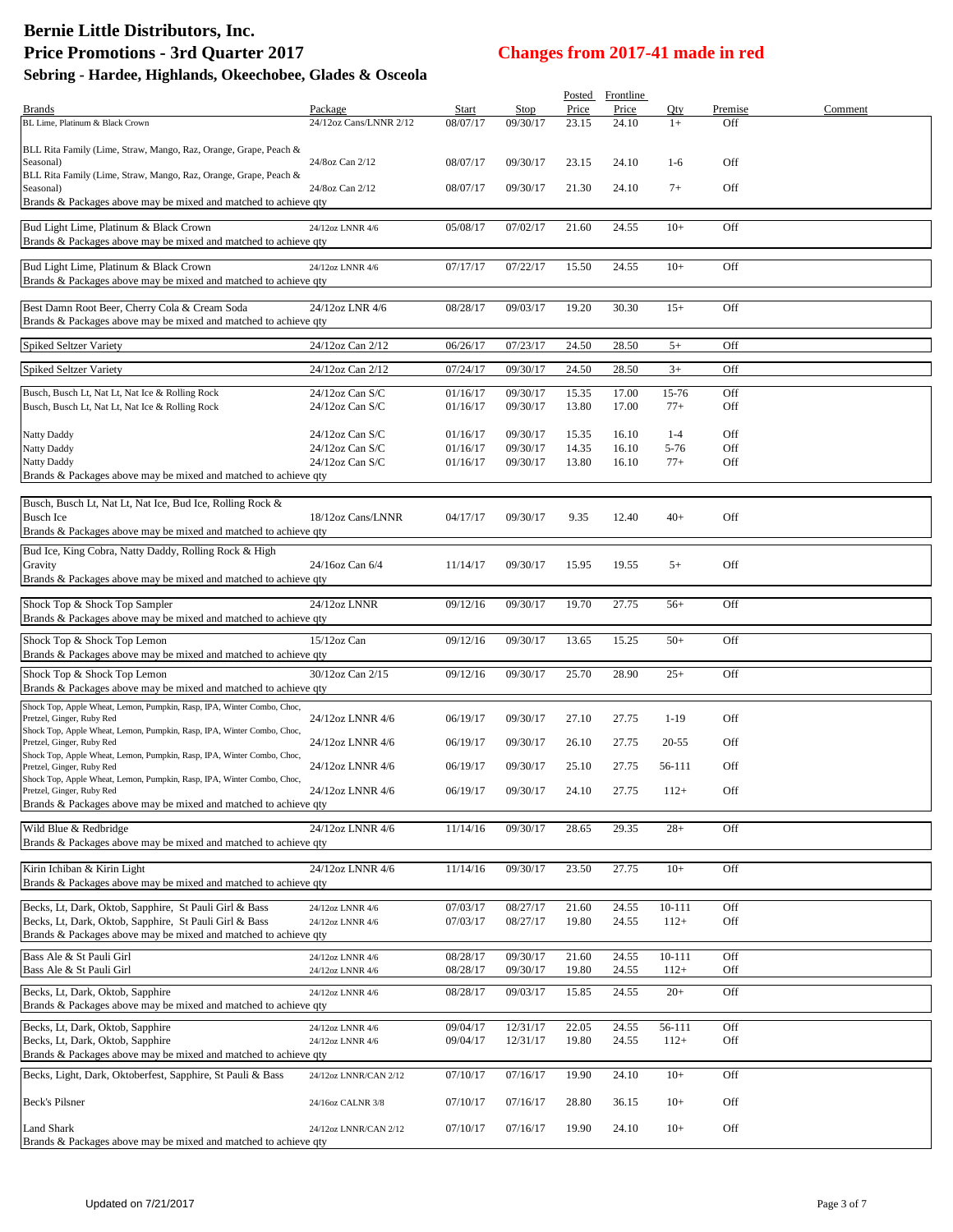# **Bernie Little Distributors, Inc. Price Promotions - 3rd Quarter 2017 Changes from 2017-41 made in red**

| Sebring - Hardee, Highlands, Okeechobee, Glades & Osceola |  |  |  |  |
|-----------------------------------------------------------|--|--|--|--|
|-----------------------------------------------------------|--|--|--|--|

|                                                                                 |                       |          |             | <b>Posted</b> | <b>Frontline</b> |         |         |         |
|---------------------------------------------------------------------------------|-----------------------|----------|-------------|---------------|------------------|---------|---------|---------|
| <b>Brands</b>                                                                   | Package               | Start    | <b>Stop</b> | Price         | Price            | Qty     | Premise | Comment |
| Becks, Light, Dark, Oktoberfest, Sapphire, St Pauli & Bass                      | 24/12oz LNNR/CAN 2/12 | 07/17/17 | 08/13/17    | 20.35         | 24.10            | 56-111  | Off     |         |
| Becks, Light, Dark, Oktoberfest, Sapphire, St Pauli & Bass                      | 24/12oz LNNR/CAN 2/12 | 07/17/17 | 08/13/17    | 19.80         | 24.10            | $112+$  | Off     |         |
|                                                                                 |                       |          |             |               |                  |         |         |         |
| Beck's Pilsner                                                                  | 24/16oz CALNR 3/8     | 07/17/17 | 08/13/17    | 30.52         | 36.15            | 56-111  | Off     |         |
| Beck's Pilsner                                                                  |                       |          |             |               |                  |         |         |         |
|                                                                                 | 24/16oz CALNR 3/8     | 07/17/17 | 08/13/17    | 29.70         | 36.15            | $112+$  | Off     |         |
| <b>Land Shark</b>                                                               | 24/12oz LNNR/CAN 2/12 | 07/17/17 | 08/13/17    | 22.15         | 24.10            | 56-111  | Off     |         |
| Land Shark                                                                      |                       | 07/17/17 | 08/13/17    | 20.35         | 24.10            | $112+$  | Off     |         |
|                                                                                 | 24/12oz LNNR/CAN 2/12 |          |             |               |                  |         |         |         |
| Brands & Packages above may be mixed and matched to achieve qty                 |                       |          |             |               |                  |         |         |         |
| Becks, Light, Dark, Oktoberfest, Sapphire, St Pauli & Bass                      | 24/12oz LNNR/CAN 2/12 | 08/14/17 | 08/20/17    | 19.90         | 24.10            | $10+$   | Off     |         |
|                                                                                 |                       |          |             |               |                  |         |         |         |
| Beck's Pilsner                                                                  | 24/16oz CALNR 3/8     | 08/14/17 | 08/20/17    | 28.80         | 36.15            | $10+$   | Off     |         |
|                                                                                 |                       |          |             |               |                  |         |         |         |
| <b>Land Shark</b>                                                               | 24/12oz LNNR/CAN 2/12 | 08/14/17 | 08/20/17    | 19.90         | 24.10            | $10+$   | Off     |         |
| Brands & Packages above may be mixed and matched to achieve qty                 |                       |          |             |               |                  |         |         |         |
|                                                                                 |                       |          |             |               |                  |         |         |         |
| Becks, Light, Dark, Oktoberfest, Sapphire, St Pauli & Bass                      | 24/12oz LNNR/CAN 2/12 | 08/21/17 | 09/10/17    | 20.35         | 24.10            | 56-111  | Off     |         |
| Becks, Light, Dark, Oktoberfest, Sapphire, St Pauli & Bass                      | 24/12oz LNNR/CAN 2/12 | 08/21/17 | 09/10/17    | 19.80         | 24.10            | $112+$  | Off     |         |
|                                                                                 |                       |          |             |               |                  |         |         |         |
| <b>Beck's Pilsner</b>                                                           | 24/16oz CALNR 3/8     | 08/21/17 | 09/10/17    | 30.52         | 36.15            | 56-111  | Off     |         |
| <b>Beck's Pilsner</b>                                                           | 24/16oz CALNR 3/8     | 08/21/17 | 09/10/17    | 29.70         | 36.15            | $112+$  | Off     |         |
|                                                                                 |                       |          |             |               |                  |         |         |         |
| Land Shark                                                                      | 24/12oz LNNR/CAN 2/12 | 08/21/17 | 09/10/17    | 22.15         | 24.10            | 56-111  | Off     |         |
| <b>Land Shark</b>                                                               | 24/12oz LNNR/CAN 2/12 | 08/21/17 | 09/10/17    | 20.35         | 24.10            | $112+$  | Off     |         |
| Brands & Packages above may be mixed and matched to achieve qty                 |                       |          |             |               |                  |         |         |         |
|                                                                                 |                       |          |             |               |                  |         |         |         |
| Becks, Light, Dark, Oktoberfest, Sapphire, St Pauli & Bass                      | 24/12oz LNNR/CAN 2/12 | 09/11/17 | 09/17/17    | 19.90         | 24.10            | $10+$   | Off     |         |
|                                                                                 |                       |          |             |               |                  |         |         |         |
| Beck's Pilsner                                                                  | 24/16oz CALNR 3/8     | 09/11/17 | 09/17/17    | 28.80         | 36.15            | $10+$   | Off     |         |
|                                                                                 |                       |          |             |               |                  |         |         |         |
| <b>Land Shark</b>                                                               | 24/12oz LNNR/CAN 2/12 | 09/11/17 | 09/17/17    | 19.90         | 24.10            | $10+$   | Off     |         |
|                                                                                 |                       |          |             |               |                  |         |         |         |
| Brands & Packages above may be mixed and matched to achieve qty                 |                       |          |             |               |                  |         |         |         |
| Becks, Light, Dark, Oktoberfest, Sapphire, St Pauli & Bass                      | 24/12oz LNNR/CAN 2/12 | 09/18/17 | 10/08/17    | 20.35         | 24.10            | 56-111  | Off     |         |
|                                                                                 |                       |          |             |               |                  |         |         |         |
| Becks, Light, Dark, Oktoberfest, Sapphire, St Pauli & Bass                      | 24/12oz LNNR/CAN 2/12 | 09/18/17 | 10/08/17    | 19.80         | 24.10            | $112+$  | Off     |         |
|                                                                                 |                       |          |             |               |                  |         |         |         |
| Beck's Pilsner                                                                  | 24/16oz CALNR 3/8     | 09/18/17 | 10/08/17    | 30.52         | 36.15            | 56-111  | Off     |         |
| Beck's Pilsner                                                                  | 24/16oz CALNR 3/8     | 09/18/17 | 10/08/17    | 29.70         | 36.15            | $112+$  | Off     |         |
|                                                                                 |                       |          |             |               |                  |         |         |         |
| Land Shark                                                                      | 24/12oz LNNR/CAN 2/12 | 09/18/17 | 10/08/17    | 22.15         | 24.10            | 56-111  | Off     |         |
| Land Shark                                                                      | 24/12oz LNNR/CAN 2/12 | 09/18/17 | 10/08/17    | 20.35         | 24.10            | $112+$  | Off     |         |
| Brands & Packages above may be mixed and matched to achieve qty                 |                       |          |             |               |                  |         |         |         |
| Beck's, Sapphire, Black Crown, BL Lime, Platinum, Michelob                      |                       |          |             |               |                  |         |         |         |
|                                                                                 | 24/16oz CAN 6/4       |          |             |               |                  |         |         |         |
| Ultra & Landshark<br>Beck's, Sapphire, Black Crown, BL Lime, Platinum, Michelob |                       | 02/06/17 | 09/30/17    | 25.75         | 28.00            | $1 - 2$ | Off     |         |
|                                                                                 |                       |          |             |               |                  |         |         |         |
| Ultra & Landshark                                                               | 24/16oz CAN 6/4       | 02/06/17 | 09/30/17    | 24.90         | 28.00            | $3+$    | Off     |         |
|                                                                                 |                       |          |             |               |                  |         |         |         |
| Shock Top, Apple, Lemon, Pumpkin, Shockolate & Twisted                          |                       |          |             |               |                  |         |         |         |
| Pretzel                                                                         | 24/16oz CAN 6/4       | 02/06/17 | 09/30/17    | 29.80         | 33.50            | $1 - 2$ | Off     |         |
| Shock Top, Apple, Lemon, Pumpkin, Shockolate & Twisted                          |                       |          |             |               |                  |         |         |         |
| Pretzel                                                                         | 24/16oz CAN 6/4       | 02/06/17 | 09/30/17    | 24.90         | 33.50            | $3+$    | Off     |         |
|                                                                                 |                       |          |             |               |                  |         |         |         |
| Goose 312, IPA, Green Line & Four Star Pilsner                                  | 24/16oz CAN 6/4       | 02/06/17 | 09/30/17    | 29.80         | 31.95            | $1 - 2$ | Off     |         |
| Goose 312, IPA, Green Line & Four Star Pilsner                                  | 24/16oz CAN 6/4       | 02/06/17 |             | 24.90         | 31.95            |         | Off     |         |
|                                                                                 |                       |          | 09/30/17    |               |                  | $3+$    |         |         |
|                                                                                 |                       |          |             |               |                  |         |         |         |
| Bud Chelada, Bud Lt Chelada                                                     | 24/16oz Can 6/4       | 02/06/17 | 09/30/17    | 29.80         | 33.50            | $1+$    | Off     |         |
|                                                                                 |                       |          |             |               |                  |         |         |         |
| Rita Splash (Lime, Strawberry & Pineapple)                                      | 24/16oz CAN 4/6       | 02/06/17 | 09/30/17    | 29.80         | 37.50            | $1+$    | Off     |         |
|                                                                                 |                       |          |             |               |                  |         |         |         |
| BL Lime Rita Family & Oculto                                                    | 24/16oz CAN 6/4       | 02/06/17 | 09/30/17    | 29.80         | 37.50            | $1+$    | Off     |         |
| Brands & Packages above may be mixed and matched to achieve qty                 |                       |          |             |               |                  |         |         |         |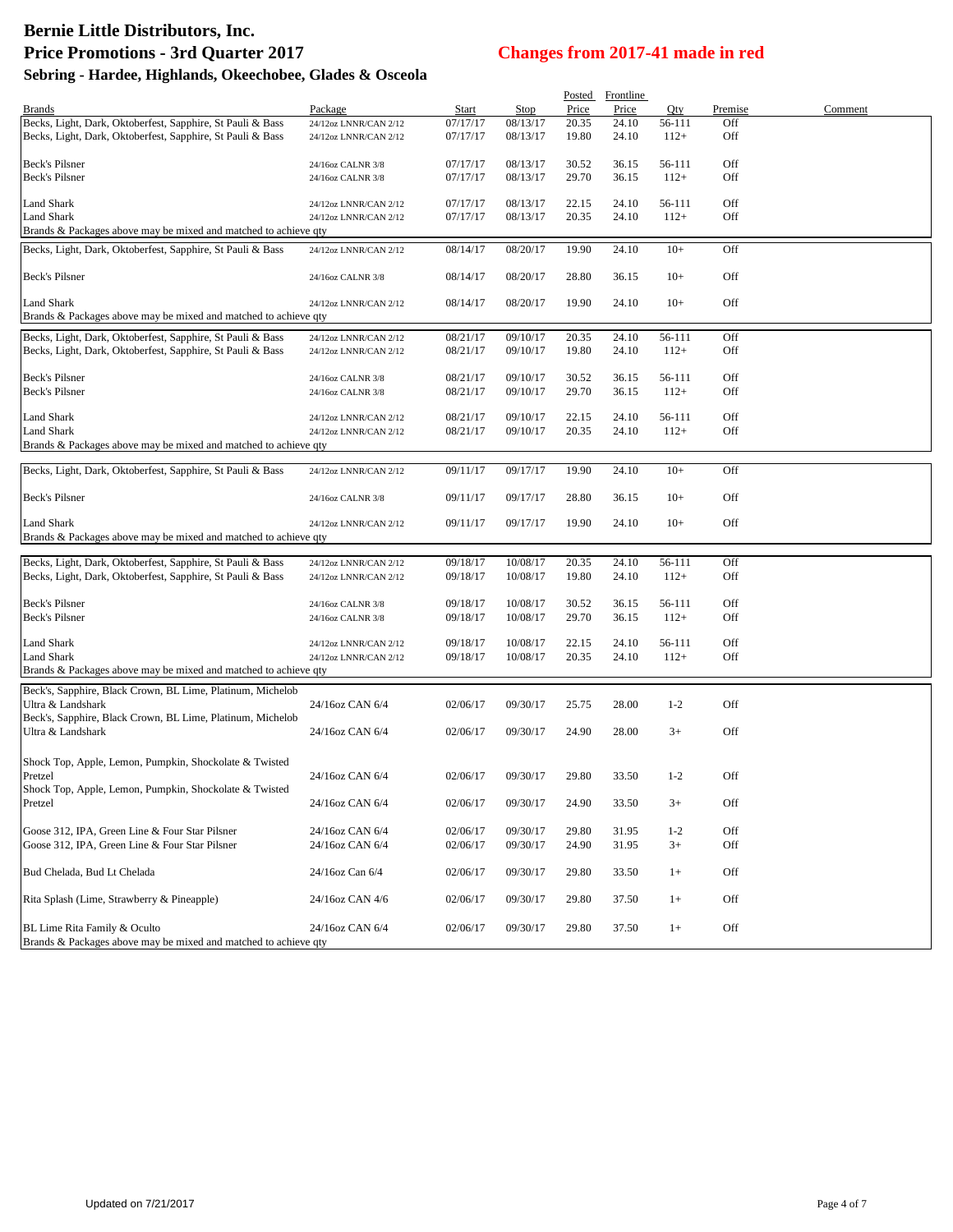| Sebring - Haruee, Higmanus, Okeechobee, Glaues & Osceola                                                                                                                                                                                                                                                                            |                                                 |                      |                      |                |                           |                 |            |         |
|-------------------------------------------------------------------------------------------------------------------------------------------------------------------------------------------------------------------------------------------------------------------------------------------------------------------------------------|-------------------------------------------------|----------------------|----------------------|----------------|---------------------------|-----------------|------------|---------|
| <b>Brands</b>                                                                                                                                                                                                                                                                                                                       | Package                                         | Start                | Stop                 | Price          | Posted Frontline<br>Price | Qty             | Premise    | Comment |
| BP Blueberry, Oktoberfest, Pumpkin, Summer, Winter, Spring, Toasted Lager,<br>Hoptical Illusion, Mosaic Session IPA & Honey Robber                                                                                                                                                                                                  | 24/12oz LNNR 4/6                                | 06/19/17             | 06/25/17             | 19.20          | 30.90                     | $10+$           | Off        |         |
| Goose 312, 312 Pale Ale, Honkers, IPA, Winter, Summer, Harvest Ale, Sixth<br>Day, Endless IPA, Rambler IPA, Oktob, 10 Hills Pale Ale, Four Star, Green<br>Line, Preseason<br>Goose 312, 312 Pale Ale, Honkers, IPA, Winter, Summer, Harvest Ale, Sixth                                                                              | 24/12oz LNNR/Can 4/6                            | 06/19/17             | 06/25/17             | 27.70          | 30.90                     | $25 - 55$       | Off        |         |
| Day, Endless IPA, Rambler IPA, Oktob, 10 Hills Pale Ale, Four Star, Green<br>Line, Preseason<br>Brands & Packages above may be mixed and matched to achieve qty                                                                                                                                                                     | 24/12oz LNNR/Can 4/6                            | 06/19/17             | 06/25/17             | 26.70          | 30.90                     | $56+$           | Off        |         |
|                                                                                                                                                                                                                                                                                                                                     |                                                 |                      |                      |                |                           |                 |            |         |
| BP Blueberry, Oktoberfest, Pumpkin, Summer, Winter, Spring, Toasted Lager,<br>Hoptical Illusion, Mosaic Session IPA & Honey Robber                                                                                                                                                                                                  | 24/12oz LNNR 4/6                                | 06/26/17             | 09/30/17             | 27.70          | 30.90                     | $25 - 55$       | Off        |         |
| BP Blueberry, Oktoberfest, Pumpkin, Summer, Winter, Spring, Toasted Lager,<br>Hoptical Illusion, Mosaic Session IPA & Honey Robber                                                                                                                                                                                                  | 24/12oz LNNR 4/6                                | 06/26/17             | 09/30/17             | 26.70          | 30.90                     | $56+$           | Off        |         |
| Goose 312, 312 Pale Ale, Honkers, IPA, Winter, Summer, Harvest Ale, Sixth<br>Day, Endless IPA, Rambler IPA, Oktob, 10 Hills Pale Ale, Four Star, Green<br>Line, Preseason<br>Goose 312, 312 Pale Ale, Honkers, IPA, Winter, Summer, Harvest Ale, Sixth<br>Day, Endless IPA, Rambler IPA, Oktob, 10 Hills Pale Ale, Four Star, Green | 24/12oz LNNR/Can 4/6                            | 06/26/17             | 09/30/17             | 27.70          | 30.90                     | $25 - 55$       | Off        |         |
| Line, Preseason<br>Brands & Packages above may be mixed and matched to achieve qty                                                                                                                                                                                                                                                  | 24/12oz LNNR/Can 4/6                            | 06/26/17             | 09/30/17             | 26.70          | 30.90                     | $56+$           | Off        |         |
| Shock Top, Wheat IPA, Lemon, Pumpkin, Variety, Apple, Winter, Honey                                                                                                                                                                                                                                                                 |                                                 |                      |                      |                |                           |                 |            |         |
| Bourbon, Choc, Pretzel, Ginger & Ruby Red<br>Shock Top, Wheat IPA, Lemon, Pumpkin, Variety, Apple, Winter, Honey<br>Bourbon, Choc, Pretzel, Ginger & Ruby Red                                                                                                                                                                       | 24/12oz LNNR/Can 2/12<br>24/12oz LNNR/Can 2/12  | 01/23/17<br>01/23/17 | 09/30/17<br>09/30/17 | 24.60<br>23.60 | 27.75<br>27.75            | 14-55<br>56-111 | Off<br>Off |         |
| Shock Top, Wheat IPA, Lemon, Pumpkin, Variety, Apple, Winter, Honey<br>Bourbon, Choc, Pretzel, Ginger & Ruby Red                                                                                                                                                                                                                    | 24/12oz LNNR/Can 2/12                           | 01/23/17             | 09/30/17             | 22.60          | 27.75                     | $112+$          | Off        |         |
| Goose 312, 312 Pale, Honkers, IPA, Winter, Summer, Fall, Harvest Ale,<br>Endless IPA, Winter, Four Star, Green Line & Johnny Appleseed                                                                                                                                                                                              | 24/12oz LNNR/CN 2/12                            | 01/23/17             | 09/30/17             | 26.25          | 29.65                     | 14-55           | Off        |         |
| Goose 312, 312 Pale, Honkers, IPA, Winter, Summer, Fall, Harvest Ale,<br>Endless IPA, Winter, Four Star, Green Line & Johnny Appleseed                                                                                                                                                                                              | 24/12oz LNNR/CN 2/12                            | 01/23/17             | 09/30/17             | 25.25          | 29.65                     | $56+$           | Off        |         |
| Brands & Packages above may be mixed and matched to achieve qty                                                                                                                                                                                                                                                                     |                                                 |                      |                      |                |                           |                 |            |         |
| Goose Seasonal Sampler                                                                                                                                                                                                                                                                                                              | 24/12oz Can                                     | 01/02/17             | 09/30/17             | 25.45          | 28.85                     | 14-55           | Off        |         |
| Goose Seasonal Sampler                                                                                                                                                                                                                                                                                                              | 24/12oz Can                                     | 01/02/17             | 09/30/17             | 24.45          | 28.85                     | $56+$           | Off        |         |
| Brands & Packages above may be mixed and matched to achieve qty                                                                                                                                                                                                                                                                     |                                                 |                      |                      |                |                           |                 |            |         |
| Goose Seasonal Sampler                                                                                                                                                                                                                                                                                                              | 24/12oz LNNR                                    | 01/02/17             | 09/30/17             | 26.80          | 28.85                     | $10-55$         | Off        |         |
| Goose Seasonal Sampler                                                                                                                                                                                                                                                                                                              | 24/12oz LNNR                                    | 01/02/17             | 09/30/17             | 25.50          | 28.85                     | 56-111          | Off        |         |
| Goose Seasonal Sampler<br>Brands & Packages above may be mixed and matched to achieve qty                                                                                                                                                                                                                                           | 24/12oz LNNR                                    | 01/02/17             | 09/30/17             | 24.50          | 28.85                     | $112+$          | Off        |         |
| <b>Boddington's Pub</b>                                                                                                                                                                                                                                                                                                             | 24/16oz CAN 6/4                                 | 01/04/16             | 09/30/17             | 39.15          | 41.75                     | $72+$           | Off        |         |
| Stella Artois                                                                                                                                                                                                                                                                                                                       | 20/9.6oz LNR                                    | 09/12/16             | 09/30/17             | 19.90          | 21.95                     | $3+$            | Off        |         |
| Stella Artois, Cidre, Hoegaarden, Leffe Blonde/Brown                                                                                                                                                                                                                                                                                | 24/11.2oz LNNR/CN 4/6                           | 05/01/17             | 09/30/17             | 26.40          | 32.55                     | 56-111          | Off        |         |
| Stella Artois, Cidre, Hoegaarden, Leffe Blonde/Brown                                                                                                                                                                                                                                                                                | 24/11.2oz LNNR/CN 4/6                           | 05/01/17             | 09/30/17             | 25.75          | 32.55                     | 112-215         | Off        |         |
| Stella Artois, Cidre, Hoegaarden, Leffe Blonde/Brown                                                                                                                                                                                                                                                                                | 24/11.2oz LNNR/CN 4/6                           | 05/01/17             | 09/30/17             | 24.46          | 32.55                     | $216+$          | Off        |         |
| Stella, Stella Cidre, Hoegaarden, Belgian Sampler                                                                                                                                                                                                                                                                                   | 24/11.2oz LNNR/Can 2/12 &<br>20/14.9oz Can 2/12 | 05/01/17             | 09/30/17             | 30.30          | 33.30                     | $1 - 4$         | Off        |         |
| Stella, Stella Cidre, Hoegaarden, Belgian Sampler                                                                                                                                                                                                                                                                                   | 24/11.2oz LNNR/Can 2/12 &<br>20/14.9oz Can 2/12 | 05/01/17             | 09/30/17             | 27.00          | 33.30                     | $5 - 55$        | Off        |         |
| Stella, Stella Cidre, Hoegaarden, Belgian Sampler                                                                                                                                                                                                                                                                                   | 24/11.2oz LNNR/Can 2/12 &<br>20/14.9oz Can 2/12 | 05/01/17             | 09/30/17             | 26.40          | 33.30                     | 56-111          | Off        |         |
| Stella, Stella Cidre, Hoegaarden, Belgian Sampler                                                                                                                                                                                                                                                                                   | 24/11.2oz LNNR/Can 2/12 &<br>20/14.9oz Can 2/12 | 05/01/17             | 09/30/17             | 25.75          | 33.30                     | $112+$          | Off        |         |
| Brands & Packages above may be mixed and matched to achieve qty                                                                                                                                                                                                                                                                     |                                                 |                      |                      |                |                           |                 |            |         |
| Montejo                                                                                                                                                                                                                                                                                                                             | 24/12oz Can 2/12                                | 11/14/16             | 09/30/17             | 19.95          | 23.00                     | $5+$            | Off & On   |         |
| Kona Longboard, Fire Rock, Pipeline, Wailua Wheat, Koko Brown, Castaway,<br>Big Wave, Lemongrass & Lavaman                                                                                                                                                                                                                          | 24/12oz LNNR 4/6                                | 05/29/17             | 09/03/17             | 23.56          | 28.76                     | $25+$           | On & Off   |         |
| Brands & Packages above may be mixed and matched to achieve qty                                                                                                                                                                                                                                                                     |                                                 |                      |                      |                |                           |                 |            |         |
| Kona Longboard, Fire Rock, Pipeline, Wailua Wheat, Koko Brown, Castaway,                                                                                                                                                                                                                                                            |                                                 |                      |                      |                |                           |                 |            |         |

Big Wave, Lemongrass & Lavaman 24/12oz LNNR 4/6 09/04/17 09/30/17 25.56 28.76 15-24 On & Off Kona Longboard, Fire Rock, Pipeline, Wailua Wheat, Koko Brown, Castaway, Big Wave, Lemongrass & Lavaman 24/12oz LNNR 4/6 09/04/17 09/30/17 23.56 28.76 25+ On & Off Brands & Packages above may be mixed and matched to achieve qty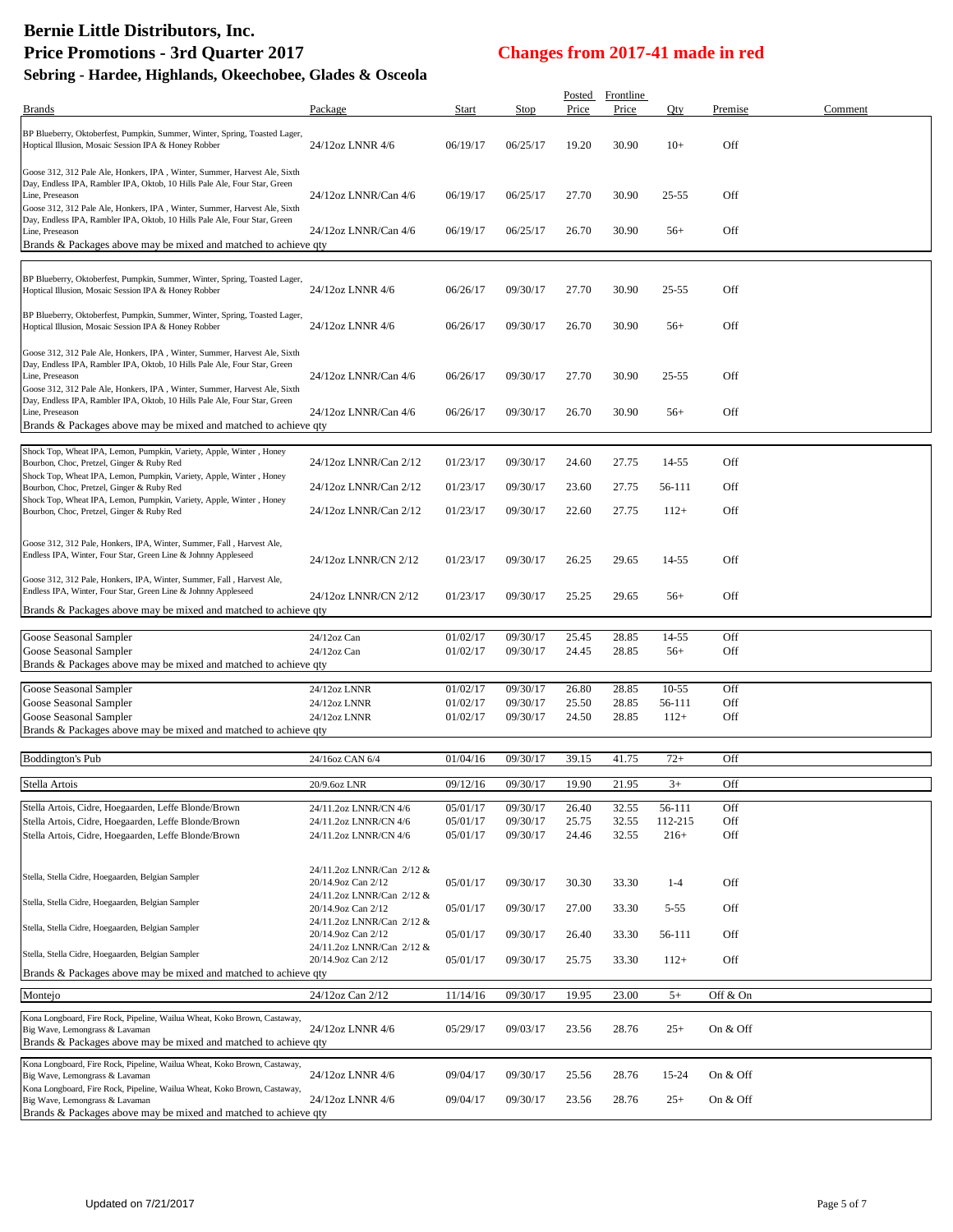| <b>Brands</b>                                                                                                                                                                                                                                                                                                                                                                                                                                 | Package                         | Start                 | Stop                    | Price          | Posted Frontline<br>Price | Qty          | Premise    | Comment    |
|-----------------------------------------------------------------------------------------------------------------------------------------------------------------------------------------------------------------------------------------------------------------------------------------------------------------------------------------------------------------------------------------------------------------------------------------------|---------------------------------|-----------------------|-------------------------|----------------|---------------------------|--------------|------------|------------|
| Widmer Hefeweizen, Drop Top Amber Ale, Drifter Pale Ale, Rotator IPA,<br>Upheaval, Alchemy & BRRR<br>Brands & Packages above may be mixed and matched to achieve qty                                                                                                                                                                                                                                                                          | 24/12oz LNNR 4/6                | 08/01/17              | 08/27/17                | 28.80          | 32.00                     | $15+$        | Off        |            |
| Widmer Omission IPA, Lager & Pale Ale<br>Brands & Packages above may be mixed and matched to achieve qty                                                                                                                                                                                                                                                                                                                                      | 24/12oz LNNR 4/6                | 08/28/17              | 09/30/17                | 28.80          | 32.00                     | $15+$        | Off        |            |
| SweetWater 420, IPA & Tacklebox<br>Brands & Packages above may be mixed and matched to achieve qty                                                                                                                                                                                                                                                                                                                                            | 24/12oz LNNR/Can 2/12           |                       | 10/10/2016 12/30/2017   | 27.00          | 29.15                     | $5+$         | Off        |            |
| SweetWater 420, IPA<br>Brands & Packages above may be mixed and matched to achieve qty                                                                                                                                                                                                                                                                                                                                                        | 24/16oz Can 6/4                 | 1/2/2017              | 12/30/2017              | 28.50          | 33.45                     | $2+$         | Off        |            |
| 3 Daughters Beach Blonde & Bimini Twist<br>Brands & Packages above may be mixed and matched to achieve qty                                                                                                                                                                                                                                                                                                                                    | 24/16oz Cans                    | 5/1/2017              | 12/31/2017              | 29.80          | 42.00                     | $2+$         | Off        |            |
| Margarita, Calypso Colada, Black Cherry Fizz, Bahama Mama, Jamaican Me Happy, Lime<br>Melonade, Pink Punch, Sangria, Mango, Mimosa, Raspberry Lemonade, Watermelon Splash,<br>Blackberry Breezer, Kiwi Strawberry, Aloha Tini, Apple Pomegranate, Orange Swirl & Pink<br>Pineapple)                                                                                                                                                           | 24/12oz LNNR 6/4                | 03/01/17              | 12/31/17                | 19.16          | 23.94                     | $10+$        | Off        |            |
| Seagrams Pamily (Wild Berries, Strawberry Daiquiri, Peach Puzzy Navel, Classic Lime<br>Margarita, Calypso Colada, Black Cherry Fizz, Bahama Mama, Jamaican Me Happy, Lime<br>Melonade, Pink Punch, Sangria, Mango, Mimosa, Raspberry Lemonade, Watermelon Splash,<br>Blackberry Breezer, Kiwi Strawberry, Aloha Tini, Apple Pomegranate, Orange Swirl & Pink<br>Pineapple)<br>Brands & Packages above may be mixed and matched to achieve qty | 24/12oz LNNR 6/4                | 09/03/17              | 09/17/17                | 15.75          | 23.94                     | $15+$        | Off        | <b>New</b> |
| Magic Hat Family (Core & Seasonal)<br>Brands & Packages above may be mixed and matched to achieve qty                                                                                                                                                                                                                                                                                                                                         | 24/12oz NR 4/6                  | 8/14/2017             | 8/25/2017               | 18.25          | 30.30                     | $10+$        | Off        |            |
| Magic Hat Family (Core & Seasonal)<br>Brands & Packages above may be mixed and matched to achieve qty                                                                                                                                                                                                                                                                                                                                         | 24/12oz NR 4/6                  | 9/1/2017              | 10/31/2017              | 27.27          | 30.30                     | $5+$         | Off        |            |
| Magic Hat Family (Core & Seasonal)                                                                                                                                                                                                                                                                                                                                                                                                            | 24/12oz 2/12 NR & Cn            | 7/1/2017              | 8/31/2017               | 24.15          | 27.10                     | $5+$         | Off        |            |
| Magic Hat Family (Core & Seasonal<br>Brands & Packages above may be mixed and matched to achieve qty                                                                                                                                                                                                                                                                                                                                          | 24/12oz 2/12 NR & Cn            | 12/1/2017             | 12/31/2017              | 24.15          | 27.10                     | $5+$         | Off        |            |
| <b>Big Storm Oktoberfest</b><br><b>Big Storm Oktoberfest</b>                                                                                                                                                                                                                                                                                                                                                                                  | 4/6/12oz CAN<br>$4/6/12$ oz CAN | 8/7/2017<br>9/11/2017 | 8/20/2017<br>10/15/2017 | 28.00<br>28.00 | 30.30<br>30.30            | $5+$<br>$5+$ | Off<br>Off |            |
| Big Storm Arcus IPA, Helicity & Wavemaker                                                                                                                                                                                                                                                                                                                                                                                                     | 4/6/12oz CAN                    | 6/5/2017              | 6/24/2017               | 28.00          | 30.30                     | $15+$        | Off        |            |
| Big Storm Arcus IPA, Helicity & Wavemaker                                                                                                                                                                                                                                                                                                                                                                                                     | 4/6/12oz CAN                    | 7/17/2017             | 8/19/2017               | 28.00          | 30.30                     | $15+$        | Off        |            |
| Big Storm Arcus IPA, Helicity & Wavemaker                                                                                                                                                                                                                                                                                                                                                                                                     | $4/6/12$ oz CAN                 | 9/11/2017             | 10/14/2017              | 28.00          | 30.30                     | $15+$        | Off        |            |
| Big Storm Arcus IPA, Helicity & Wavemaker<br>Brands & Packages above may be mixed and matched to achieve gty                                                                                                                                                                                                                                                                                                                                  | $4/6/12$ oz CAN                 | 11/6/2017             | 12/9/2017               | 28.00          | 30.30                     | $15+$        | Off        |            |
| Big Storm Tropical Pressure & Wavemaker Amber                                                                                                                                                                                                                                                                                                                                                                                                 | 6/4/16oz CAN                    | 6/26/2017             | 7/30/2017               | 38.00          | 42.00                     | $3+$         | Off        |            |
| Big Storm Tropical Pressure & Wavemaker Amber                                                                                                                                                                                                                                                                                                                                                                                                 | 6/4/16oz CAN                    | 9/4/2017              | 10/29/2017              | 38.00          | 42.00                     | $3+$         | Off        |            |
| Big Storm Tropical Pressure & Wavemaker Amber<br>Brands & Packages above may be mixed and matched to achieve qty                                                                                                                                                                                                                                                                                                                              | 6/4/16oz CAN                    | 12/4/2017             | 12/31/2017              | 38.00          | 42.00                     | $3+$         | Off        |            |
| Big Storm Dunder & Blixem, Firestorm, Palmbender, Oktoberfest, Surfline<br>Brands & Packages above may be mixed and matched to achieve qty                                                                                                                                                                                                                                                                                                    | 6/4/16oz CAN                    |                       | 6/26/2017 12/30/2017    | 40.95          | 44.95                     | $3+$         | Off        |            |
| Keywest Sunset, Keywest Southernmost, Sunshine State Lagers, Florida Lager<br>& Hurr Reef<br>Brands & Packages above may be mixed and matched to achieve qty                                                                                                                                                                                                                                                                                  | 4/6/12oz LNR                    | 7/31/2017             | 9/2/2017                | 24.50          | 28.75                     | $5+$         | Off        | <b>New</b> |